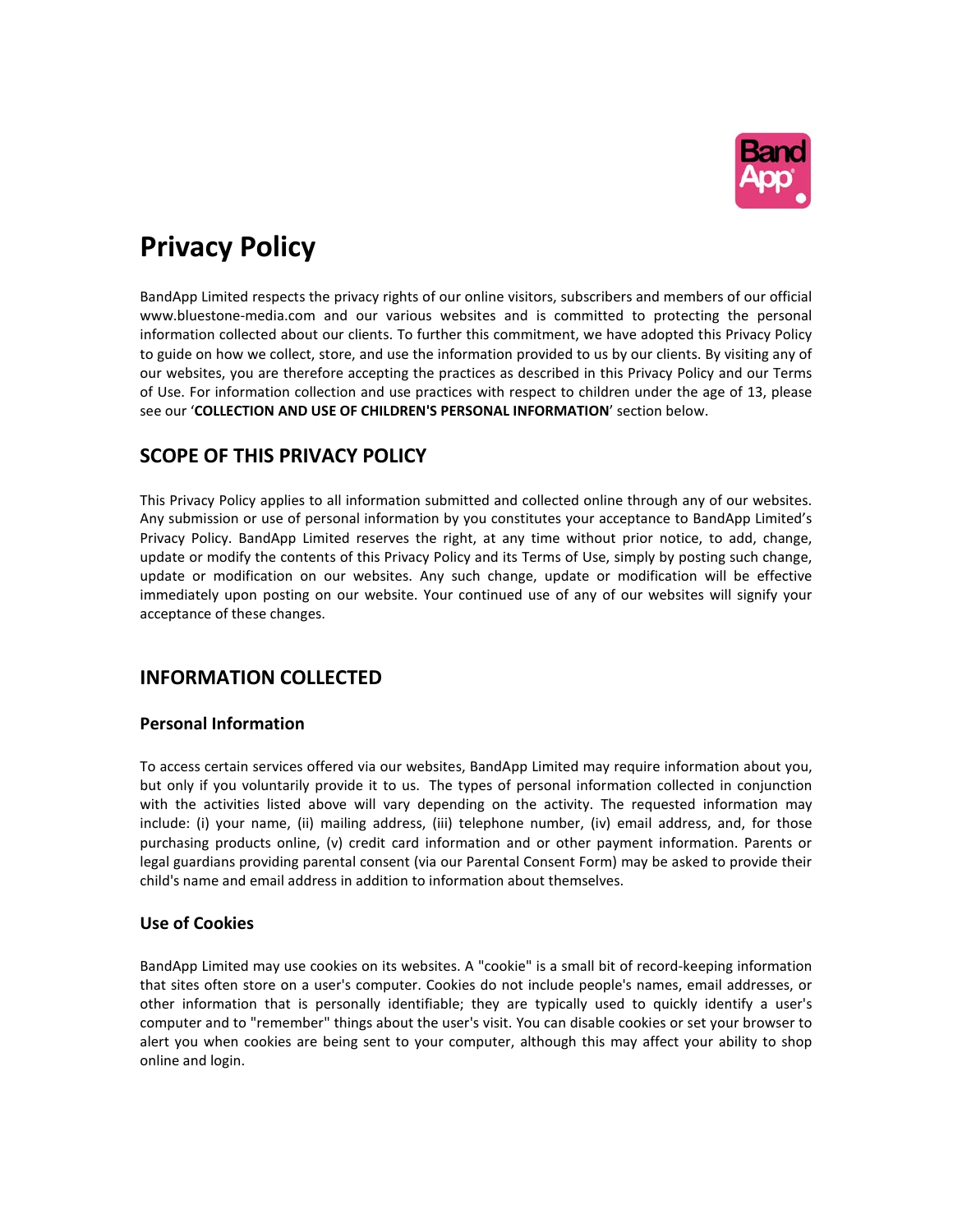## **USE OF INFORMATION COLLECTED**

BandApp Limited may use your Personal Information to send you information about our company or our features, products or services, or promotional material from some of our partners, or to contact you when necessary, unless the customer has disagreed that BandApp Limited uses its data.

BandApp Limited may also use your Personal Information for internal business purposes such as data analysis & audits, editorial and feedback purposes, for marketing and promotional purposes, for statistical analysis of users behaviour, for product development, content improvement, and to customise content and layout of our websites. Names, postal and e-mail addresses and phone numbers collected may be added to our databases and used for future calls and mailings regarding site updates, new products and services, upcoming events and the status of orders placed online. If you no longer wish to receive promotions or other offers from us, please contact us at customercare@bluestone-media.com

BandApp Limited does not sell or rent your Personal Information to third-parties for marketing purposes without your consent. BandApp Limited may share your Personal Information you provide with BandApp Limited subsidiaries and related companies and any future corporate subsidiaries or affiliates, so that they may use such Personal Information for the purposes described in this policy. BandApp Limited may share Personal Information with business partners that assist BandApp Limited in providing you services. BandApp Limited is committed to giving you the choice whether or not BandApp Limited uses your information for marketing purposes or shares information with business partners.

BandApp Limited may disclose Personal Information as we believe appropriate; (a) under applicable law, including laws outside your country of residence; (b) to comply with legal processes; (c) to respond to requests from public and government authorities, including public and government authorities outside your country of residence; (d) to enforce our Terms of Use; (e) to protect our operations or those of any of our affiliates; (f) to protect our rights, privacy, safety or property, and / or that of our affiliates, you or others; and (g) to permit us to pursue available remedies or limit the damages we may sustain.

The BandApp Limited services practice currently requires you to submit any content to be uploaded, managed and published to your own website or to your other third party websites. Please note that any information you disclose through videos uploaded via the BandApp Limited services may become public information and may be available to visitors to the websites where they are posted and to the general public. We urge you to exercise discretion and caution when deciding to disclose Personal Information, or any other sensitive information via the BandApp Limited services. **We are not responsible for the use of any Personal Information you disclose through your use of the BandApp Limited services.**

## **COLLECTION AND USE OF MINORS UNDER THE AGE OF 18 PERSONAL INFORMATION**

Our website complies with the Children's Online Privacy Protection Act ("COPPA"). BandApp Limited does not knowingly collect personal information from children under the age of 13 through any of our websites. In addition, in the event that a user identifies himself or herself as a child under the age of 13 within a website or in connection with any Content or Software, BandApp Limited will not collect, store or use any personal information of such user. Furthermore, in the event that BandApp Limited receives personal information that BandApp Limited discovers was provided by a child under the age of 13, BandApp Limited will promptly delete such personal information in a secure manner.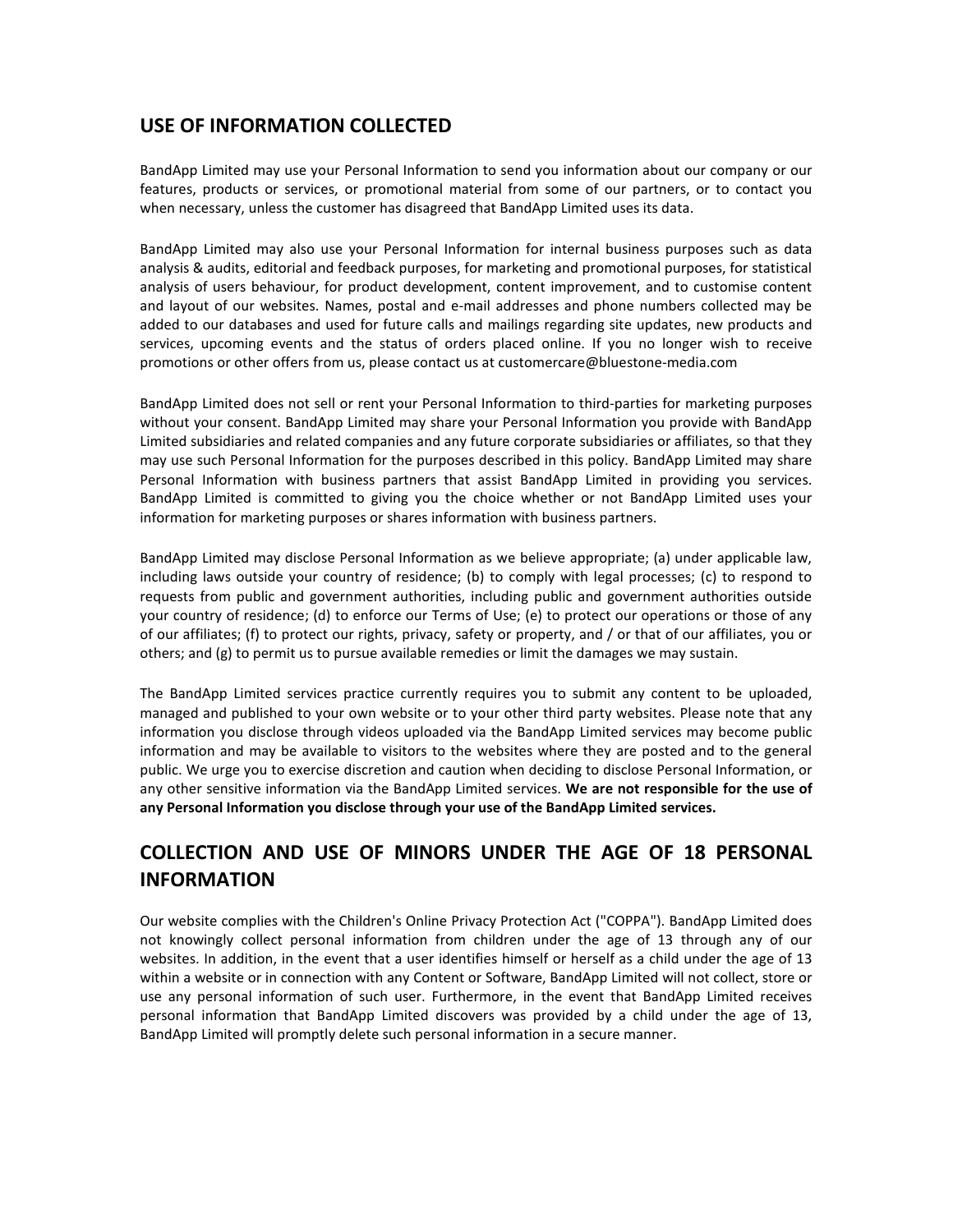## **SAFEGUARDS**

BandApp Limited maintains appropriate safeguards that ensure the security, integrity, and privacy of the personal information we collect and store about our account holders, including children under 13. Personal information collected by BandApp Limited is stored in secure operating environments that are not available to the public and that are only accessible by authorised employees. In addition, our online store uses industry-standard encryption to prevent unauthorised electronic access to sensitive financial information such as your credit card number. We also have security measures in place to protect the loss, misuse, and alteration of the information under our control (i.e., maintain data quality). Before we allow web users to access their personal information, for example, we verify their identity by requesting that they submit information such as their username and password. We also take reasonable steps to ensure that third parties to whom we transfer personal information provide sufficient protection of such data.

## **OTHER IMPORTANT NOTICES ON OUR PRIVACY POLICY PRACTICES**

### **PAYMENT PROCESSES**

BandApp Limited uses a variety of third party payment providers, to process credit card payments for our services. When you provide credit card information on our websites, that information is sent directly to our payment service provider. BandApp Limited does not have access to your full credit card number and does not store such information in its systems. You acknowledge and agree that any Personal Information that you provide in connection with such credit card payments will be transmitted directly to the payment service provider. Information transmitted to the payment service provider is encrypted using SSL software. The payment service provider is required to comply with all applicable privacy and security laws and the rules and regulations issued by credit card companies, however BandApp Limited is not responsible for the payment service provider's failure to comply with such laws, rules and / or regulations.

### **FORUMS AND PROFILES**

BandApp Limited may make other services available through our websites for example message boards, forums, chat functionality, profile pages, blogs and other additional services to which you are able to post information and materials. Please note that any information you disclose through these services may be available to visitors to our websites and to the general public. We urge you to exercise discretion and caution when deciding to disclose Personal Information, or any other information, via any of these services. **BandApp Limited will not be responsible for the use of any Personal Information you disclose through the abovementioned services.**

#### **LINKS TO THIRD PARTY SITES & SERVICES**

You should be aware that our websites may from time to time contain links to third-party web sites. BandApp Limited is not responsible for the privacy practices or the content of such web sites. If you are concerned about the privacy policy of a certain third party, we recommend that you read the privacy policy of the website to which you link before you submit any personal information.

#### **SECURITY**

BandApp Limited uses reasonable organisational, technical and administrative measures to protect Personal Information under our control. Unfortunately, no data transmission over the Internet or data storage system can be guaranteed to be 100% secure. Please do not send us sensitive information through email. If you have reason to believe that your interaction with us is no longer secure, for example,